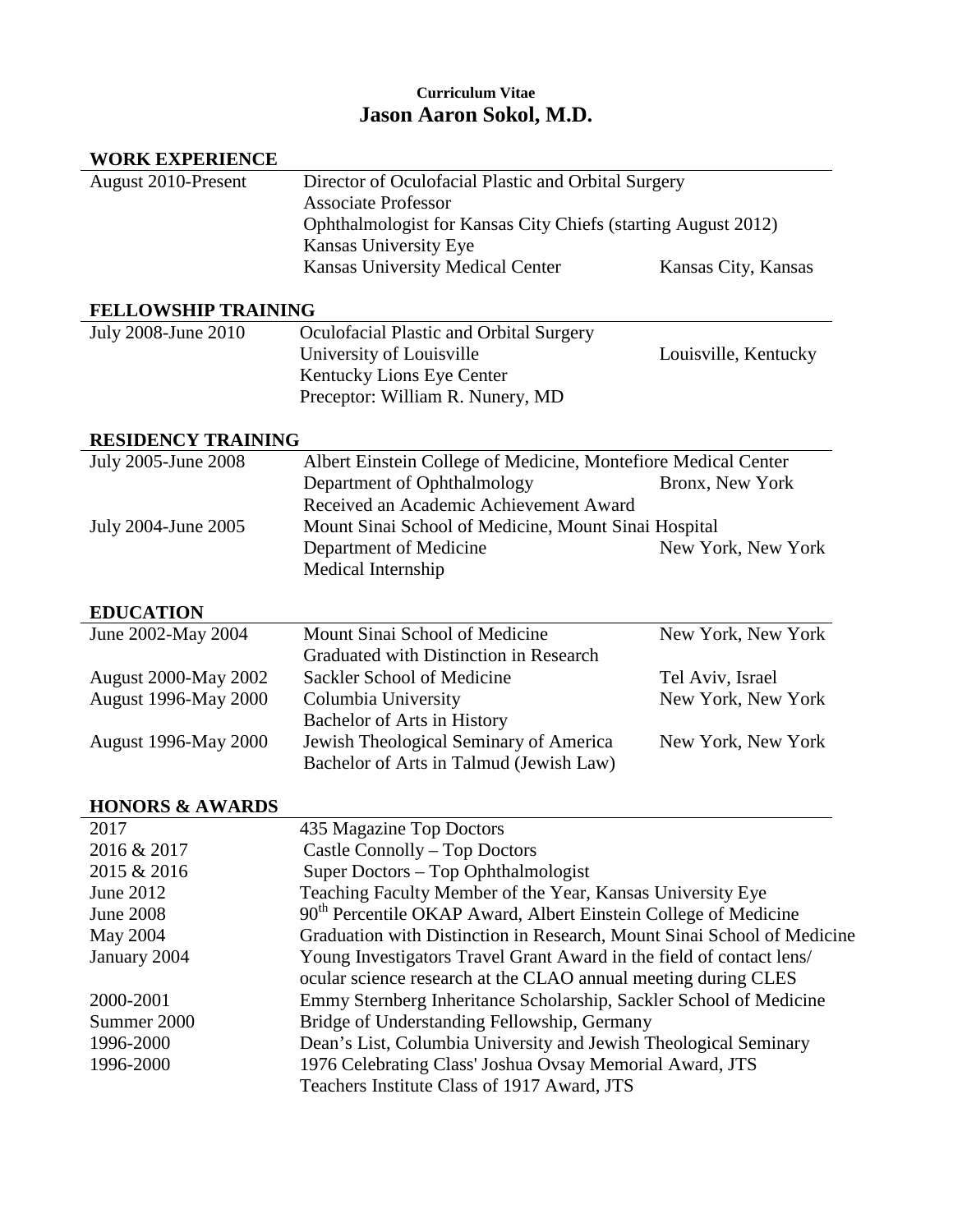## **RESEARCH**

| March 2016-Present    | University of Kansas Medical Center<br><b>Temporal Artery</b>                                                                                                                                                    |  |
|-----------------------|------------------------------------------------------------------------------------------------------------------------------------------------------------------------------------------------------------------|--|
| August 2015-Present   | University of Kansas Medical Center<br>Eye Destructive Procedure Indications                                                                                                                                     |  |
| June 2015-Present     | University of Kansas Medical Center<br><b>Strabismus Surgery Following Orbital</b><br>Decompression in Graves Ophthalmopathy                                                                                     |  |
| June 2014-Present     | <b>Orbital Tumors</b>                                                                                                                                                                                            |  |
| Feb 2014-Feb 2015     | University of Kansas Medical Center<br><b>Anatomic and Functional Outcomes in Patients</b><br>Who Underwent Ruptured Globe Repair at a Single<br>Tertiary Care Medical Center in a 13 Year Period                |  |
| Oct 2013-Oct 2014     | University of Kansas Medical Center<br>Ocular Preservation and Sentinel Lymph Node Biopsy<br>In Conjunctival and Ocular Melanoma                                                                                 |  |
| March 2013-March 2015 | University of Kansas Medical Center<br>The association of Cytokines in the Two<br>Clinical Subtypes of Ophthalmic Graves' Disease                                                                                |  |
| August 2010-Present   | University of Kansas Medical Center<br>1. Ophthalmic Graves' Disease<br>2. Optic Nerve and Heat Damage<br>3. Orbital Surgery<br>4. Orbit Trauma<br>5. Orbit Tumors                                               |  |
| July 2008-June 2010   | University of Louisville, Fellowship Research<br>1. Orbital Trauma and Orbital Surgery<br>2. Traumatic Optic Neuropathy<br>3. Graves' Orbitopathy<br>4. Ptosis Surgery<br>Supervisor: William R. Nunery, MD      |  |
| July 2007-June 2008   | Albert Einstein College of Medicine, Resident Research<br>Scleral Laceration Repair: Correlation of Suturing Technique with the<br>Development of Proliferative Vitreoretinopathy<br>Supervisor: Harry Engel, MD |  |
| July 2005-June 2009   | Albert Einstein College of Medicine, Resident Research                                                                                                                                                           |  |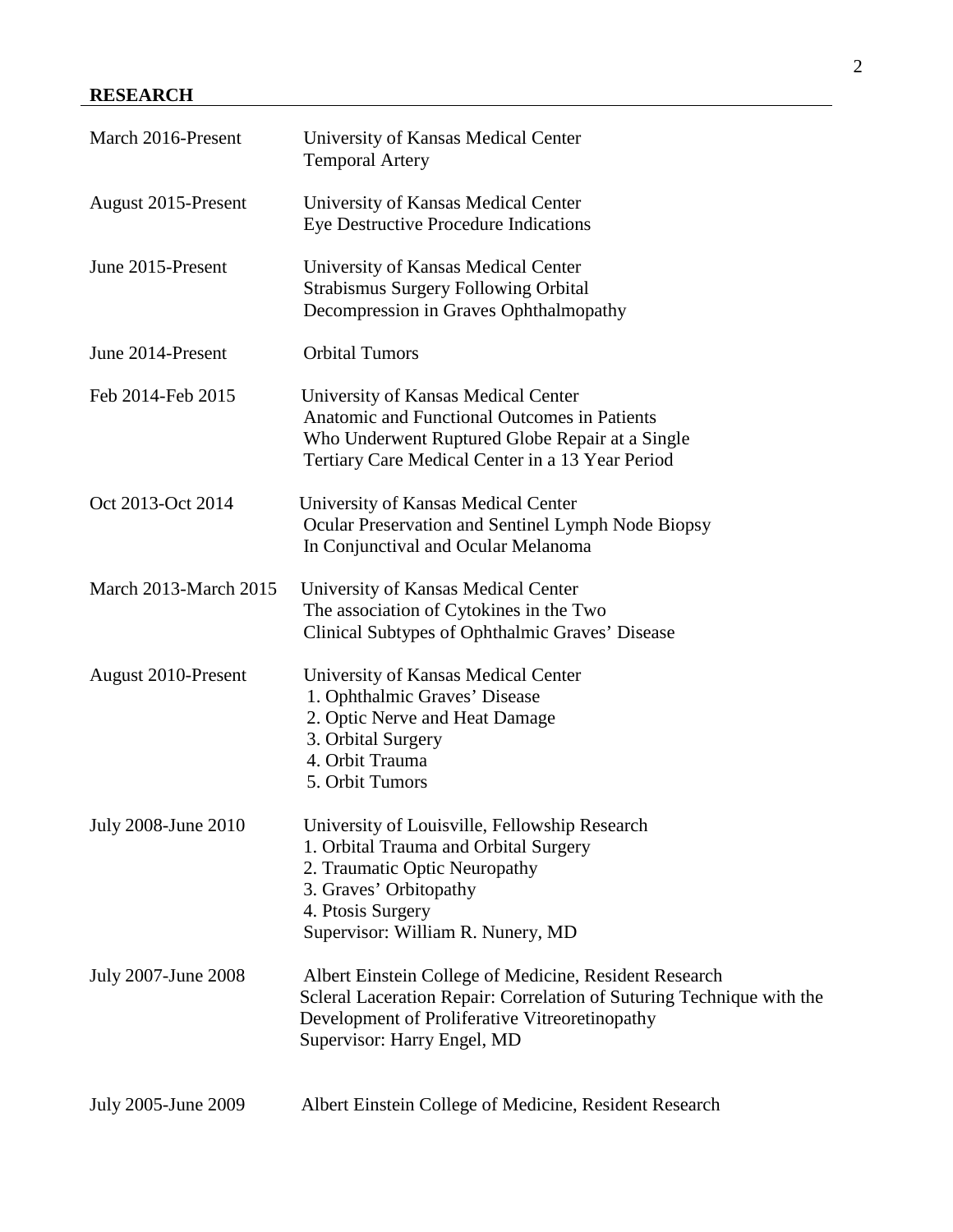|                       | 1. Explored the efficacy of intravenous rituximab monochemotherapy for<br>conjunctival lymphoma<br>2. Prepared cases for a new virtual tumor board<br>3. Studying the utility in training ophthalmology residents in endoscopic<br>dacryocystorhinostomy with a computer simulator<br>Supervisor: Simeon Lauer, MD |
|-----------------------|--------------------------------------------------------------------------------------------------------------------------------------------------------------------------------------------------------------------------------------------------------------------------------------------------------------------|
| July 2004-June 2005   | New York Eye & Ear, Internship Research<br>Studied spindle cell tumors of the orbit, specifically orbital solitary fibrous<br>tumors and immunohistochemical stains such as CD34<br>Supervisor: Steven A. McCormick, MD                                                                                            |
| June 2003-August 2003 | Mount Sinai School of Medicine, Student Research<br>Tested the complex topic of whether conductive keratoplasty follows the<br>law of inelastic domes and the coupling phenomenon<br>Supervisor: Penny Asbell, MD                                                                                                  |
| June 1998-August 1998 | Mount Sinai Hospital, Undergraduate Research<br>Screened patients for refractive surgery trials and performed statistical<br>analysis<br>Supervisor: Penny Asbell, MD                                                                                                                                              |

# **PUBLICATIONS**

- Berry A, Dumitrescu A, Nunery WR, Sokol JA. Retrospective Chart Review of the Use of Imaging and Biopsy in the Diagnosis of Optic Nerve Sheath Meningiomas and Nerve Involving Orbital Lymphomas. Submitted to Orbit.
- Dolezal LD, Timoney PJ, Sokol JA. Malignant Lesions of the Medial Canthus. Current Surgical Practices of ASOPRS Members. Submitted to OPRS.
- AufderHeide A,Bernard B, Hromas A, Camarata P, Epersole K, Sokol JA. Metastatic Prostate Cancer Presenting with Orbital Involvement. Accepted Orbit 2017.
- Sokol JA, Rosenberg JB, Clark J, Nunery W, Lee HB, Wertenbaker C. Bilateral Orbital Myositis and Dacryoadenitis After Sclerosing Mediastinitis. Case Reports in Clinical Pathology. 2016,Vol 3,No. 4.
- Timoney PJ, Clark JD, Frederick PA, Krakauer M, Compton C, Horbinski C, Sokol J, Nunery WR. Foreign Body Granuloma Following Orbital Reconstruction with Porous Polyethylene. Ophthal Plast Reconstr Surg. 2016 Nov/Dec;32(6);e137-e138
- Reich SS, Null RC, Timoney P, Sokol JA. Trends in Orbital Decompression Techniques of Surveyed ASOPRS Members. . Ophthal Plast Reconstr .Vol 32(6), November/December 2016. P. 434-437.
- Null Robert, Beahm David, Sokol JA; *Orbital Ivory Osteoma Originating from the Ethmoid Sinus.* JSM Ophthalmology. 4(1): 1041. 2016
- Wladis EJ, Shinder R, Lefebvre DR, Sokol JA, Boyce M; *Clinical and Microbiologic Features of Dacryocystitis-Related Orbital Cellulitis*. Orbit 2016. Oct;35(5):258-61. Doi:10.1080/01676830.2016.1176214. Epub 2016 Jul 11.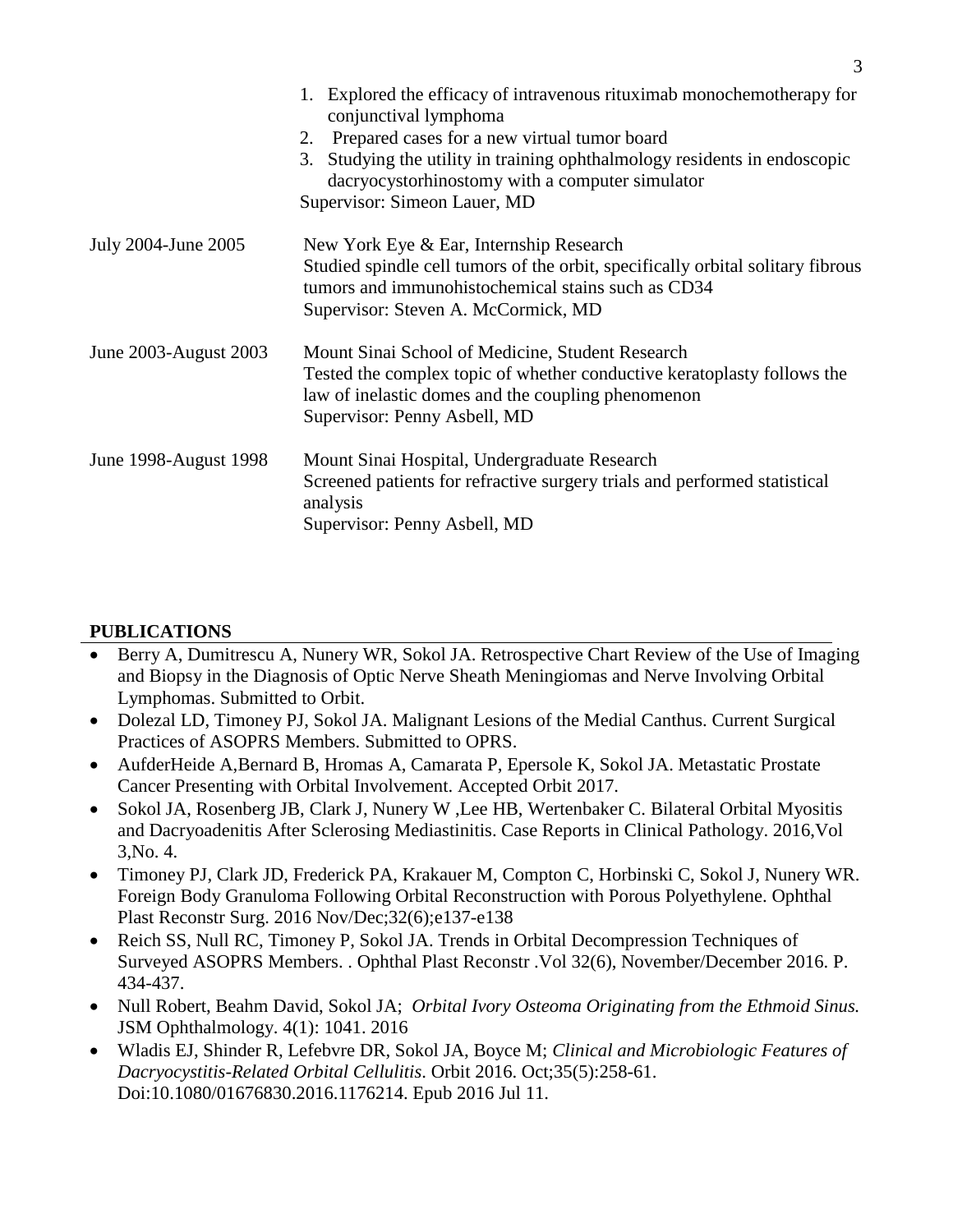- Spiegel JA, Sokol JA, Whittaker TJ, Bernard B, Farris BK. *Farris-Tang retractor in Optic Nerve Sheath Decompression Surgery*. Orbit. 2016 Feb;35(1):39-41.doi:10.3109/01676830.2015.1099702 Epub 2015 Dec 28
- Thornton IL, Clark J, Sokol JA, Hite M, Nunery WR. *Radiographic Evidence of Prominent Retro and Suborbicularis Oculi Fat in Thyroid-Associated Orbitopathy*. Orbit. 2016 Feb;35(1):35-8. doi: 10.3109/01676830.2015.1099689. Epub 2015 Dec 23.
- Andrews BT, Jackson AS, Nazir N, Hromas A, Sokol JA, Thurston TE. *Orbit Fractures: Identifying Patient Factors Indicating High Risk for Ocular and Periocular Injury*. Laryngoscope. 2016 Feb;126 Suppl 4:S5-S11. doi: 10.1002/lary.25805. Epub 2015 Dec 22.
- AufderHeide A, Bernard B, Hromas A, Camarata P, Epersole K, Sokol JA. *Metastatic Prostate Cancer Presenting With Orbital Involvement.* Accepted to Orbit 2015.
- Timoney PJ, Clark JD, Frederick PA, Krakauer M, Compton C, Horbinski C, Sokol J, Nunery WR. *Foreign Body Granuloma Following Orbital Reconstruction with Porous Polyethylene.* Ophthal Plast Reconstr Surg. 2014 Nov 12.
- Linquist R, Symons RCA, Whittaker T, O'Brian B, Sokol JA. *Cytokine Profiles in Clinical Subtypes of Ophthalmic Graves' Disease.* Orbit. 2014 Jul 24:1-6.
- Campbell A, Whittaker TJ, Sokol JA. *Re:* "*Reactivation of Thyroid Eye Disease Following Extraocular Muscle Surgery.*" Ophthal Plast Reconstr Surg. 2014 Jul-Aug;30(4):353.
- Hromas AR, Sokol JA. *Re: "Isolated Squamous Cell Carcinoma of the Orbital Apex."* Ophthal Plast Reconstr Surg. 2014 Sep-Oct;30(5):442-3.
- Tang SX, Renelle PL, Al-Dahmash S, Blaydon SM, Cho RI, Choe CH, Connor MA, Durairaj VD, Eckstein LA, Hayek B, Langer PD, Lelli GJ, Mancini R, Rabonovich A, Servat J, Shre JW, Sokol JA, Tsiribas A, Wladi EJ, Wu AY, Shields JA, Shiels C, Shinder R. *Bilateral Lacrimal Gland Disease - Clinical Features of 97 Cases.* Ophthalmology. 2014 Jun 3. pii: S0161-6420(14)00365-0. doi: 10.1016/j.ophtha.2014.04.018.
- Shaw ML, Kelley B, Camarata P, Sokol JA. *Collateral Damage: Heat Transfer as a Possible Mechanism of Optic Nerve Injury During Neurosurgical Intervention*. Ophthal Plast Reconstr Surg. 2012 Jul 25.
- Pine R, Clark J, Sokol JA. *Extranodal NK/T-Cell Lymphoma of the Orbit Mimicking Orbital Cellulitis*. Orbit. 2013 Feb;32(1):45-8. doi: 10.3109/01676830.2012.736603
- Hromas AR, Sokol JA. *Re: "Dacryocystitis Secondary to Stenotrophomonas Maltophilia Infection."* Ophthal Plast Reconstr Surg. 2012 Jul;28(4):305-6.
- Timoney PJ, Sokol JA, Hauck MJ, Lee HB, Nunery WR. *Transcutaneous Medial Canthal Tendon Incision to the Medial Orbit*. Ophthal Plast Reconstr Surg. 2012 Mar;28(2):140-4.
- Lee HB, Shoshani YZ, Sokol J, Smith H, Stevens E, Nunery WR. *The Assessment of Orbital Apical Temperature Change With Local Cool Compress Application*. Ophthal Plast Reconstr Surg. 2011 Nov;27(6):414-6.
- Sigford D, Sokol JA, Azari, A, Timoney P, Lee HB, Nunery WR. *Repair of Superior Orbital Fissure Injury Associated with Fungal Contaminated Vegetative Wooden Foreign Body*. In preparation.
- Sigford D, Sokol JA, A, Timoney P, Lee HB, Nunery WR. *A Late Pain Syndrome Associated with Hydroxyapatite Anophthalmic Orbital Implants*. In preparation.
- Sokol JA, Clark J, Lee HB, Timoney P, Nunery WR. *Diagnostic Usefulness of Computed Tomography Imaging in Orbital Floor and Medial Wall Fractures*. In preparation.
- Sokol JA, Foulks G, Haider A, Nunery WR. *Ocular Surface Effects of Ophthalmic Graves' Disease*. Ocul Surf. 2010 January; 8(1): 29-39.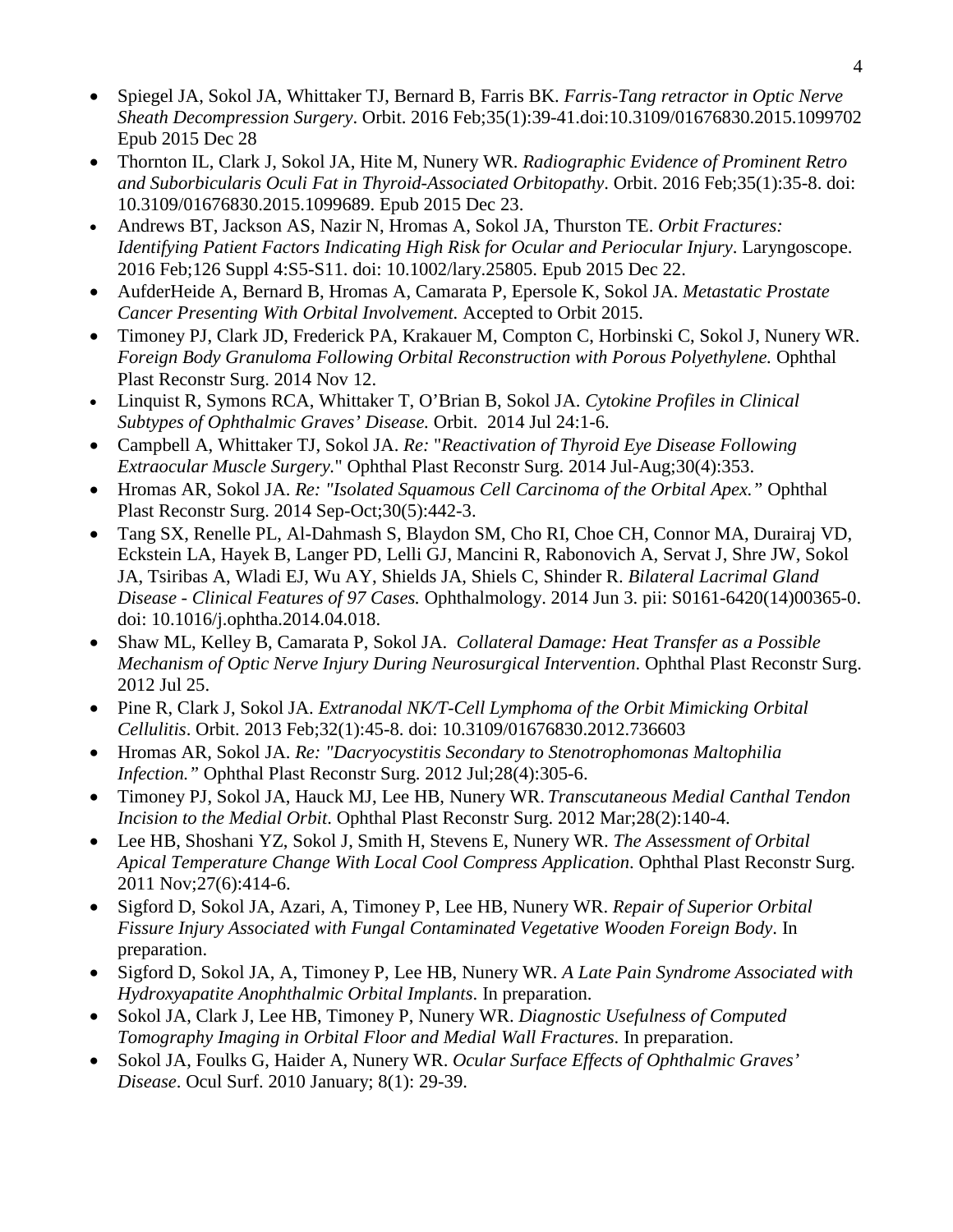- Sokol JA. *Diagnosis and Treatment of Ophthalmic Graves' Disease.* Refractive Eyecare*.* 2010 January; 14(1): 26-28.
- Sokol JA, Thornton I, Nunery WR. *Modified Frontalis Suspension Technique with Review of Large Series*. OPRS 7(3): 211-215, May/June 2011
- Randolph J, Sokol JA, Nunery WR. *Orbital Manifestations of Noonans' Syndrome: Case Report and Review of the Literature*. OPRS 27(6): e160-e163, November/December 2011.
- Sokol JA, Clark J, Randolph J, Lee HBH, Nunery WR. *Infection Rates in Elective Orbital Surgery*. Under review.
- Thornton I, Talbott SD, Sokol JA, Strong DC, Lee HBH, Nunery WR. *Radiographic Evidence of Anatomical Variation in Infraorbital Canal Location*. Submitted to Orbit 2017.
- Nunery WR, Randolph J, Sokol JA, Lee HBL. *Limiting Contracture in Post Operative Myectomy Patients. Correction in Graves'* Ophthalmopath*y*. Under review.
- Sokol JA, Clark J, Bhola R, Nunery WR. *Intraoperative Muscle Recession Technique for Strabismus Correction in Graves'* Ophthalmopathy*.* Under review.
- Sokol JA, Lee HB, Clark J, Nunery WR. *Pigmented Epithelioid Melanocytoid Tumor (PEMT) of the Ocular Adnexa: Case Report and Review of the Literature.* JPOS 2010 Oct 21;47:e1-4.
- Sokol JA, Schwarcz RM. *The Sliding Flap Technique for Torn Earlobe Repair*. Dermatol Surg. 2011 Jun 17. doi: 10.1111/j.1524-4725.2011.02078.x. [Epub ahead of print]
- Sokol JA, Landau L, Lauer SA. *Rituximab Immunotherapy for Conjunctival Lymphoma: Clinicopathologic Correlation.* Ophthalmic Plastic and Reconstructive Surgery. 2009 July-Aug; 25 (4):157-158.
- Sokol JA, Kazim M, Kelly K, Baron E, Lantos G. *Adult Orbital Langerhans Cell Histiocytosis with Frontal Bone Involvement*. Ophthalmic Plastic and Reconstructive Surgery. 2009 March; 25 (2):157-158.
- Sokol JA, Baron E, Kazim M. *Orbital Compression Syndrome in Sickle Cell Disease: Case Report and Review of the Literature*. Ophthalmic Plastic and Reconstructive Surgery. 2008 June; 24 (3):181-184.
- Sokol JA, Milman T, Codrin I, McCormick SA. *Primary Spindle Cell Tumors of the Orbit: Report of 86 cases.* Manuscript in preparation.
- Levinsohn D, Sokol JA, Yu CY, Engel HM. *Scleral Laceration Repair: Correlation of Suturing Technique with the Development of Proliferative Vitreoretinopathy.* Manuscript in preparation.
- Sokol JA, Rosenberg JB, Clark J, Nunery W, Lee HB, Wertenbaker C. Bilateral Orbital Myositis and Dacryoadenitis After Sclerosing Mediastinitis. Case Reports in Clinical Pathology. 2016,Vol 3,No. 4.
- Sokol JA. *I matched, Not For Residency, But to Save a Life*. Mt Sinai J Med. 2006 Mar; 73(2):573- 4.
- Sokol JA., Tammaro Y, Haji SA, Brodie S, Asbell PA. *Conductive Keratoplasty (CK) and the Coupling Phenomenon*. Eye Contact Lens. 2005 May; 31(3):111-6.
- Asbell PA, Ucakhan OO, Sokol JA, Brodie SE, Epstein SP. *Is Intra-Operative Topography Predictive of Post-Operative Topographical Changes Following Refractive Surgery?* CLAO J 2000 Apr; 26(2): 97-101.
- Asbell PA, Ucakhan OO, Sokol JA, Brodie SE. *Characteristics of the Myopic Population Applying for Refractive Surgery.* CLAO J 2000 Apr; 26(2): 102-105.

# **BOOK CHAPTER**

• Kalender-Rich J, Boyce M, Sokol JA,: Ophthalmology. In: *Reichel's Care of the Elderly:Clinical Aspects of Aging, 7th Edition*. Cambridge University. P 564-576. 2016.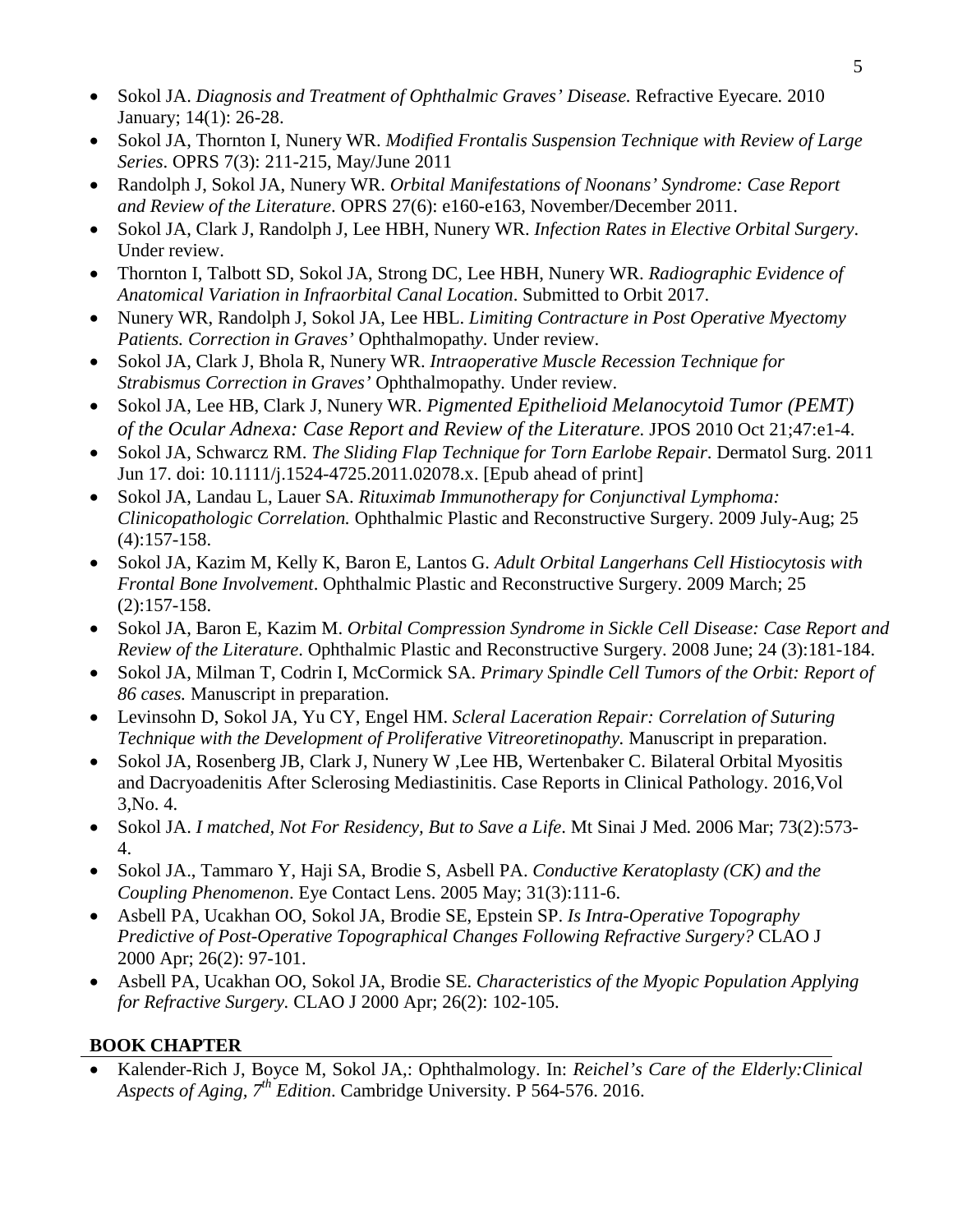• Nunery WR, Timoney PJ, Ng JD, Sokol JA, Hetzler KJ: *Enucleation and Evisceration.* In: Spaeth GL, Danesh-Meyer HV, Goldberg I, Kampik A, editors. Ophthalmic Surgery: Principles and Practice, 4<sup>th</sup> Edition. London: Elsevier Saunders 2011: p. 441-449.

#### **INVITED LECTURES**

- *Clinical Subtypes of Ophthalmic Graves' Disease*. Missouri Optometry Conference, October, 2014.
- *Clinical Subtypes of Ophthalmic Graves' Disease*. Grand Rounds, Montefiore Medical Center, Department of Ophthalmology, Bronx, New York, January 16, 2014.
- *Oculofacial Plastics*. Optometry Conference, Omni Eye Center, Lee Summit, Kansas, November 29, 2012.
- *Oculofacial Plastics*. Topeka Optometry Conference, Heartland Eye Center, Topeka, Kansas, October 1, 2012.
- *Bags Are Great Accessories, But Not When They Are Around Your Eyes.* KU Educational Seminars, KU Eye, Kansas University, Kansas City, Kansas, April 18, 2012.
- *Eye Emergencies.* UMB Bank, Kansas City, Missouri, January 25, 2012.
- *Periocular Rejuvenation Options.* Mitsu Soto Academy, Overland Park, Kansas, January 6, 2012.
- *Plastic Surgery For Eyes and Face*. KU Educational Seminars, KU Eye, Kansas University, Kansas City, Kansas, October 6, 2011.
- An Introduction to Oculofacial Plastics for the Optometrist. Kansas City Optometry Society Conference, Kansas City, Kansas, October 7, 2011.
- An Introduction to Oculofacial Plastics for the Dermatologist. Kansas City Dermatology Society Meeting, Kansas City, Kansas, September 15, 2011.
- *From NY to KC, What did I learn on the way: Interesting Orbital Cases*. Montefiore Medical Center, Department of Ophthalmology, Bronx, New York, March 25, 2011.
- *A New Outlook on Cosmetic Eye Procedures*. Educational Seminars, KU Medwest, Kansas University, Kansas City, Kansas, February 10, 2011.
- *From NY to KC, What did I learn on the Way: Interesting Orbital Cases*. Kansas Ophthalmology Journal Club, Kansas City, Kansas, February 9, 2011.
- *Common Orbital Problems*. 24<sup>th</sup> Annual Kansas City Studies in Eye Education (KCSee), Kansas City, Missouri, January 7, 2011.
- *An Overview of Common Oculofacial Plastic Problems*. Educational Seminars, KU Medwest, Kansas University, Kansas City, Kansas, October 20, 2010.
- *Ophthalmic Graves' Disease: Two Clinical Types*. Endocrinology Grand Rounds, University of Kansas, Kansas City, Kansas, September 22, 2010.
- *Ophthalmic Graves' Disease: Two Clinical Types*. Invited lecturer- KU Eye Center, University of Kansas, Kansas City, Kansas, December 3, 2009.
- *Orbital Compartment Syndrome in Trauma*. Orbital-Facial Trauma Conference, University of Louisville, Louisville, Kentucky, October 26, 2009.
- *Eyelid Malpositions*. Department of Ophthalmology, Bronx Lebanon Hospital, Bronx, New York, September 22, 2009.
- *Orbital Anatomy Dissection Course Instructor.* University of Louisville, June 4-6, 2009.

#### **ORAL PRESENTATIONS**

• Shah M, Elmalem VI, Sokol JA, Wladis EJ, Freitag S, Vrcek I, Mancini R, Roger T, Haberman ID, Levin R, Shepler T, Lee V, Nakra T, Shinder R. Self-Inflicted and Traumatic Enucleations: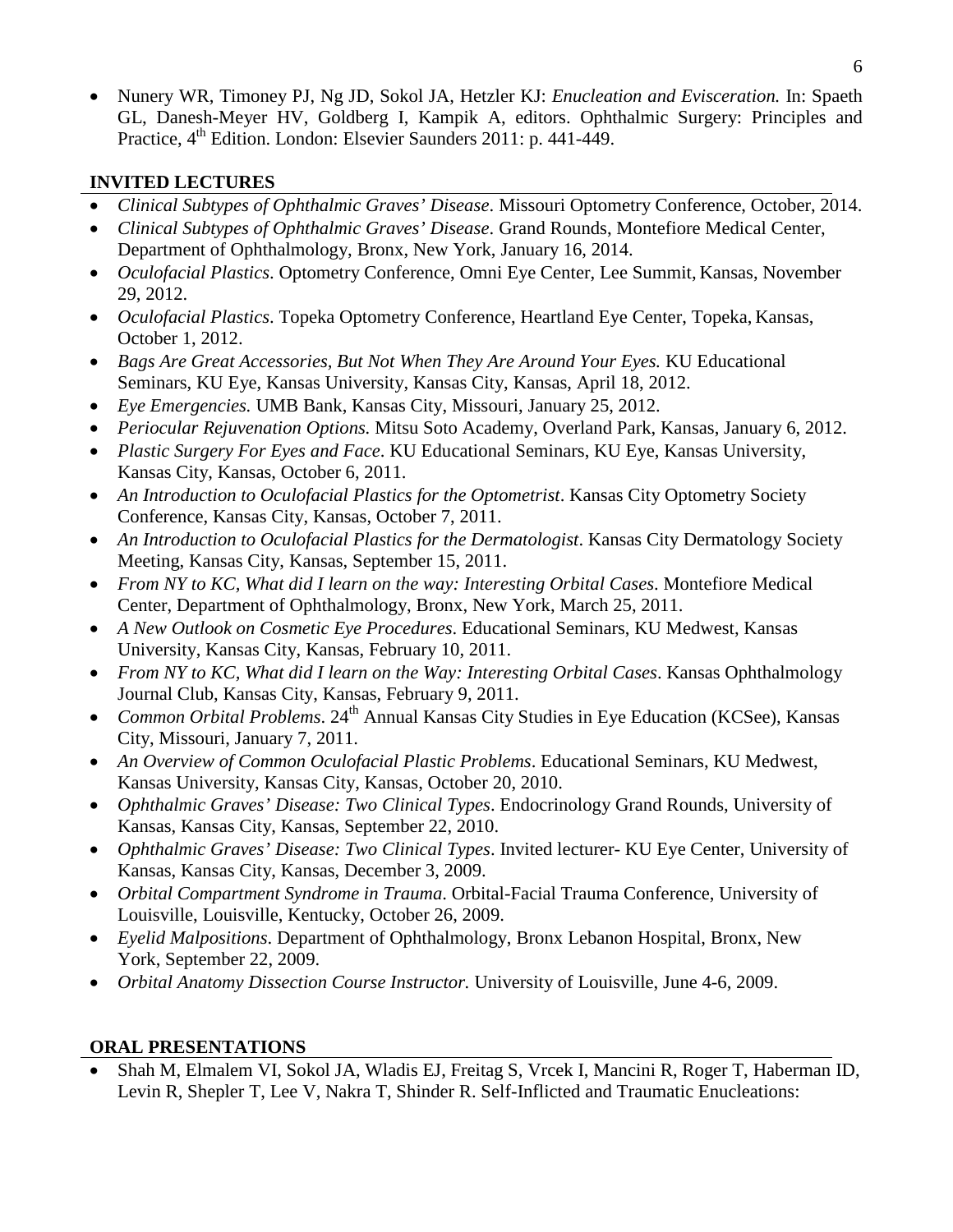7

Clinical Features of 20 Cases. Presented at the 2016 Fall American Society of Ophthalmic Plastic and Reconstructive Surgery (ASOPRS) Meeting, Chicago, IL.

- Dolezal LD, Timoney PJ, Sokol JA, Malignant Lesions of the Medial Canthus: Current Surgical Practices of ASOPRS Members. Presented at the 2016 Fall American Society of Ophthalmic Plastic and Reconstructive Surgery (ASOPRS) Meeting, Chicago, IL.
- Yang L, Sokol JA. *Temporal Artery Biopsy Outcomes in Patients with Suspected Giant Cell Arteritis.* Kansas EyeCon 2016, Kansas City, Kansas, April 8, 2016.
- Mollman R, Sokol JA. *Bilateral Orbital Myeloid Sarcoma in a Patient with AML.* Kansas EyeCon 2016, Kansas City, Kansas, April 8, 2016.
- Jones J, Sokol JA. *Incidence of Periorbital Malignancies While on Concurrent Immunosuppressive Therapy: A Retrospective Review.* Kansas EyeCon 2016, Kansas City, Kansas, April 8, 2016.
- Horkey D, Sokol JA. *Retrospective Review of Indications of Evisceration, Enucleation or Exenteration at one Academic Institution.* Kansas EyeCon 2016, Kansas City, Kansas, April 8, 2016.
- Ng L, Xu M, Silverman N, Distefano , Wu A, Meltzer M, Roen J, Sokol JA, Cho R, Tsirabas A. Nakra T. Shinder R. *IgG4-related Orbital Disease – Clinical Features of 24 Cases*. Presented at the American Society of Ophthalmic Plastic and Reconstructive Surgery (ASOPRS) 2015 Fall Meeting, Las Vegas, Nevada.
- Sokol JA. *Trends in Orbital Decompression Techniques*. Kansas EyeCon 2015, Kansas City, Kansas, May 9, 2015.
- Null R, Sokol JA. *Osseous Tumors of the Orbit: A Case Presentation*. Kansas EyeCon 2015, Kansas City, KS, May 8, 2015
- Dumitrescu A, Berry A, Nunery WR, Sokol, JA. *Morbidity and Mortality of Space Occupying Lesions of the Orbit - Retrospective Review*. Presented at the 2014 Fall American Society of Ophthalmic Plastic and Reconstructive Surgery (ASOPRS) Meeting, Chicago, Illinois.
- Dumitrescu A, Berry A, Sokol, JA. *Morbidity and Mortality of Space Occupying Lesions of the Orbit - Retrospective Review*. Presented at the 2014 EyeCon Conference. Overland Park, KS.
- Berry A, Dumitrescu A, Sokol, JA. *Retrospective Chart Review of the Use of Imaging and Biopsy in the Diagnosis of Optic Nerve Sheath Meningiomas and Nerve Involving Orbital Lymphomas*. Presented at the 2014 EyeCon Conference. Overland Park, KS.
- Reich S, Timoney P, Nunery WR, Sokol JA. *Trends in Orbital Decompression Technique*s. Presented at the 2013 Fall American Society of Ophthalmic Plastic and Reconstructive Surgery (ASOPRS) Meeting, New Orleans, Louisiana.
- Sokol JA, *Orbital Compartment Syndrome.* Kansas EyeCon 2013, Kansas City, KS, May 10, 2013.
- Linquist R, Sokol JA, *Cytokine Profiles of Ethmoid Siums Tissue in Type I and Type II Graves' Disease.* Kansas EyeCon 2013, Kansas City, KS, May 10, 2013.
- Sokol JA, Linquist R,Whittaker T, White RS, Symons RCA. *Cytokine Profiles in Clinical Subtypes of Ophthalmic Graves' Diseas*e. Presented at the 2012 Fall American Society of Ophthalmic Plastic and Reconstructive Surgery (ASOPRS) Meeting, Chicago, Illinois.
- Sokol JA. *Cytokines Profiles in Clinical Subtypes of Ophthalmic Graves' Disease*. Kansas EyeCon 2012, Kansas City, Kansas, May 11, 2012.
- Pine R, Sokol JA. *Case Report: CD56 Negative NK T-Cell Lymphoma Mimicking Orbital Cellulitis.* Kansas EyeCon 2012, Kansas City, Kansas, May 11, 2012.
- Shaw M, Sokol JA. *Collateral Damage: Heat Transfer as a Possible Mechanism of Optic Nerve Injury During Neurosurgical Intervention.* Kansas EyeCon 2012, Kansas City, KS, May 11, 2012.
- AufderHeide A, Sokol JA. *A Series of Two Recent Orbital Metastasis of Prostate Carcinoma.* Kansas EyeCon 2012, Kansas City, KS, May 11, 2012.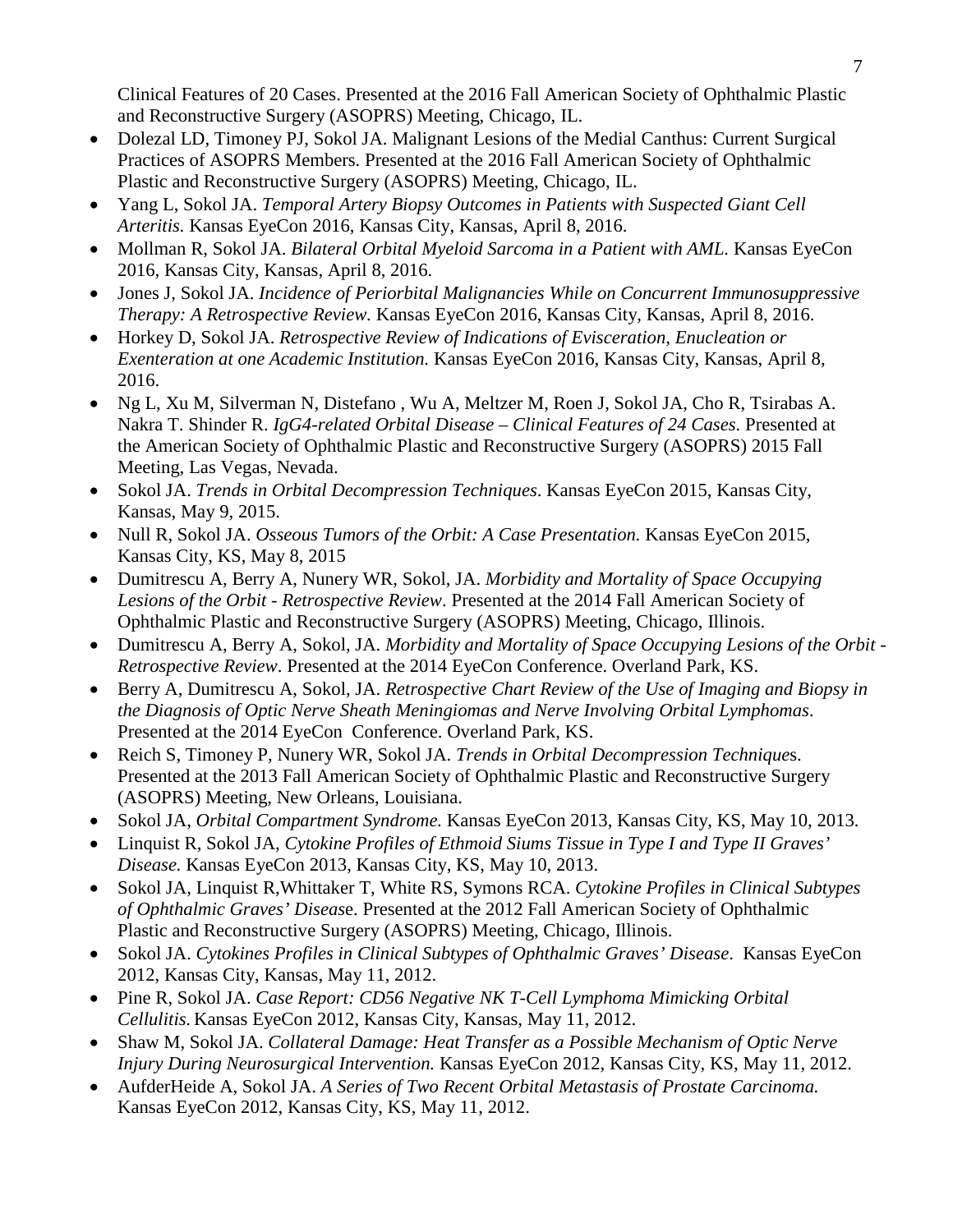- 8
- Lindquist R, Sokol, JA. *Case Report: Necrotizing Faciitis After Laceration Repair with Dermabond.* Kansas EyeCon 2012, Kansas City, KS, May 11, 2012.
- Shaw M, Camarata P, Sokol JA. *Collateral Optic Nerve Damage From Heat Transfer During Neurosurgery Cases: How Far is Too Close*? Presented at the American Society of Ophthalmic Plastic and Reconstructive Surgery (ASOPRS) 2011 Fall Meeting, Orlando, Florida.
- Sokol JA. *Challenging Orbital Cases in the First Year of Practice*. Kansas EyeCon 2011, Kansas City, Kansas, May 6, 2011.
- Timoney PJ, Sokol JA, Hauck MJ, Lee HB, Nunery WR. *The Nunery Incision to the Medial Orbit*. Free Paper: The Best of the American Society of Ophthalmic Plastic and Reconstructive Surgery, AAO Oculofacial Plastic Subspeciality Day, Chicago, October 2010.
- Clark J, Sokol JA, Lee HB, George M, Timoney P, Nunery WR. *Sclerosing Orbital Pseudotumor Following Orbital Reconstruction with Porous Polyethylene*. Presented at the American Society of Ophthalmic Plastic and Reconstructive Surgery (ASOPRS) 2010 Fall Meeting, Chicago, Illinois.
- Sigford, Sokol JA, Timoney P, Lee HB, Nunery WR. *A Late Pain Syndrome Associated with Hydroxyapatite Anophthalmic Orbita Implants*. Presented at the American Society of Ophthalmic Plastic and Reconstructive Surgery (ASOPRS) 2010 Fall Meeting, Chicago, Illinois.
- Sigford D, Sokol JA, Azari A, Timoney P, Lee HB, Nunery WR. *Repair of Superior Orbital Fissure Injury Associated with Fungal Contaminated Vegetative Wooden Foreign Body*. Presented at the American Society of Ophthalmic Plastic and Reconstructive Surgery (ASOPRS) 2010 Fall Meeting, Chicago, Illinois.
- Nunery WR, Thornton I, Lee HBH, Sokol JA. *Modified Frontalis Suspension Technique with Review of Large Series*. Presented at the American Society of Ophthalmic Plastic and Reconstructive Surgery (ASOPRS) 2009 Fall Meeting, San Francisco, California.
- *Orbital Compression Syndrome in Sickle Cell Disease: Case Report and Review of the Literature*. Kentucky Academy of Eye Physicians and Surgeons Fall Meeting, Louisville, Kentucky, September 16, 2008.

#### **POSTER PRESENTATIONS**

- Jones J, Sokol JA. *Recurrent Squamous Cell Carcinoma with Orbital Invasion in the Setting of Immunosuppression Following Organ Transplants.* Presented during the 2017 ARVO Annual Meeting. Global Connections in Vison Research. May 7-11, 2017 in Baltimore, Maryland.
- Yang L, Boyce M, Compton C, Sokol JA. *Early Experience with Medpor Nonporous Barrier Sheet In Orbital Fracture Repair.* Presented during the 2016 ARVO Annual Meeting, Research: A Vision of Hope, May 1-5, 2016, in Seattle, Washington.
- Horkey D, Sokol JA. *Retrospective Review of Indication of Evisceration, Enucleation or Exenteration at One Academic Institution*. Presented during the 2016 ARVO Annual Meeting, Research: A Vision of Hope, May 1-5, 2016, in Seattle, Washington.
- Quick J, Whittaker, TJ, Sokol JA. *Retrospective Chart Review of Vascular Tumors at a Single Academic Institution*. Presented during the 2016 ARVO Annual Meeting, Research: A Vision of Hope, May 1-5, 2016, in Seattle, Washington.
- Boyce M, Herrera I, Whittaker, TJ, *Characteristics of Type 2 Patients Requiring Strabismus Surgery After Orbital Decompression for Ophthalmic Graves Disease*. Presented at the 2016 ARVO Annual Meeting, Research: A Vision of Hope, May 1-5, 2016, in Seattle, Washington.
- Herrera I, Boyce M, Whittaker TJ, Sokol JA. Characteristics of Graves' Orbitopathy Patients Requiring Strabismus Surgery After Orbital Decompression. Presented at Student Research Forum, University of Kansas Medical Center School of Nursing. March 30, 2016.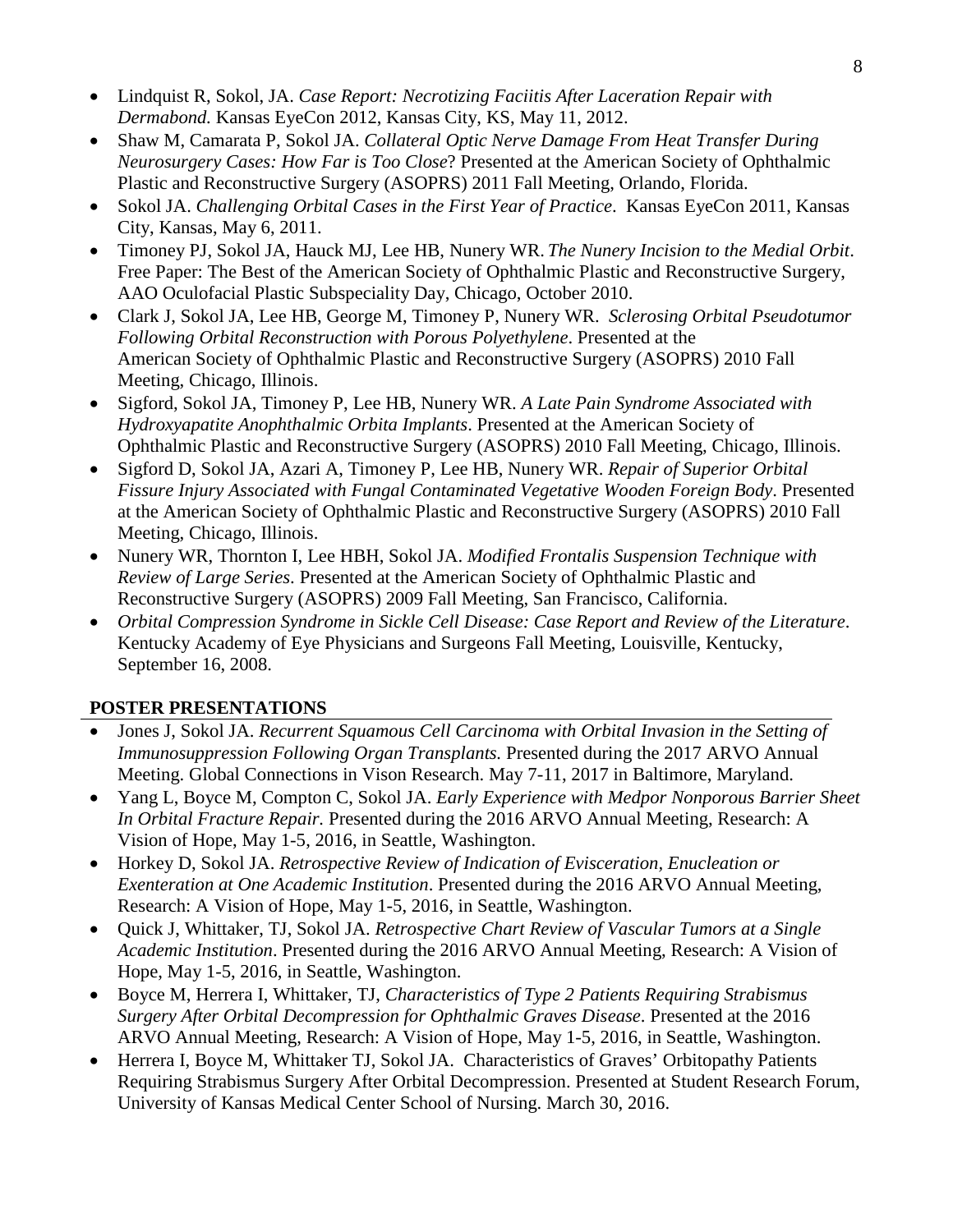- Clark J, Timoney P, Lee H, Sokol JA, Compton C, Nunery WR. *Infection Rates in Elective Orbital Surgery.* Presented at the American Society of Ophthalmic Plastic and Reconstructive Surgery (ASOPRS) 2015 Fall Meeting, Las Vegas, Nevada.
- Boyce M, Compton C, Lee H, Sokol JA. *Early Experience with Medpor Nonporous Barrier Sheet In Orbital Fracture Repair*. Presented at Faculty Research Day, University of Kansas Medical Center, Kansas City, KS. October 27, 2015.
- Herrera I, Boyce M, Whittaker T, Sokol JA. *Characteristics of Type 2 Patients Requiring Strabismus Surgery after Orbital Decompression for Ophthalmic Graves ' Disease*. Presented at Faculty Research Day, University of Kansas Medical Center, Kansas City, KS. October 27, 2015.
- Quick A, Dumeirescu A, Whittaker TJ, Sokol JA. *A 4-year Retrospective Chart Review of Sphenoid Wing Meningiomas.* Presented at the Association for Research in Vision and Ophthalmology (ARVO) 2015 Spring Meeting, Denver, Colorado.
- Berry A, Timoney PJ, Sokol JA. Timoney P, Berry A, Sokol JA. *Current Anesthetic Practices Among Oculoplastic Surgeons.* Presented at the Association for Research in Vision and Ophthalmology (ARVO) 2015 Spring Meeting, Denver, Colorado.
- Berry A, Dumitrescu A, Nunery WR, Sokol, JA. *Retrospective Chart Review of the Use of Imaging and Biopsy in the Diagnosis of Optic Nerve Sheath Meningiomas and Nerve Involving Orbital Lymphomas.* Presented at the 2014 Fall American Society of Ophthalmic Plastic and Reconstructive Surgery (ASOPRS) Meeting, Chicago, Illinois.
- Broxterman E, Hromas A, Nunery WR, Sokol JA. *Deep Lateral Wall Orbital Decompression Following Strabismus Surgery in Patients With Type II Graves' Orbitopathy.* Presented at the 2014 Fall American Society of Ophthalmic Plastic and Reconstructive Surgery (ASOPRS) Meeting, Chicago, Illinois.
- Champion, M, Neis JP, Shnayder, L, Sokol JA. *Sentinel Lymph Node Biopsy and Ocular Preservation in Ocular Adnexal Melanomas.* Presented at the 2014 Fall American Society of Ophthalmic Plastic and Reconstructive Surgery (ASOPRS) Meeting, Chicago, Illinois.
- Dumitrescu A, Berry A, Sokol, JA. *Morbidity and Mortality of Space Occupying Lesions of the Orbit - Retrospective Review.* Women in Ophthalmology (WIO) Summer Symposium, August 7- 10, Leesburg, Virginia.
- Neis JP, Champion, M, Sokol JA, Shnayder, L. *Sentinel Lymph Node Biopsy and Ocular Preservation in Ocular Adnexal Melanomas.* IFHNOS 2014 5th World Congress & AHNS Annual Meeting, New York, NY 2014.
- Hromas A, Sokol JA. *Deep Lateral Wall Orbital Decompression Following Strabismus Surgery in Patients with Type II Graves' Orbitopathy.* Presented at the Association for Research in Vision and Ophthalmology (ARVO) 2014 Spring Meeting, Orlando, Florida.
- Sokol JA, Linquist R, Whittaker TJ, Symons RCA. *Cytokine Profiles in Clinical Subtypes of Ophthalmic Graves' Disease.* Presented at the Association for Research in Vision and Ophthalmology (ARVO) 2014 Spring Meeting, Orlando, Florida.
- Champion M, Shnayder Y, Sokol, JA. *Sentinel Lymph Node Biopsy for Ocular Adnexal Melanomas.* Presented at the Association for Research in Vision and Ophthalmology (ARVO) 2014 Spring Meeting, Orlando, Florida.
- Child JH, Timoney PJ, Eakle D, Wilkes B, Sokol JA. *Surgical Preferences in the Management of Endophthalmitis.* Presented at the 2012 Fall American Society of Ophthalmic Plastic and Reconstructive Surgery (ASOPRS) Meeting, Chicago, Illinois.
- Rice G, Surek C, Sokol JA. *Silicone Injection of the Lower Eyelids Resulting in Severe Bilateral Circumferential Periorbital Lipogranuloma Formation. A Case Report and Evidence Based*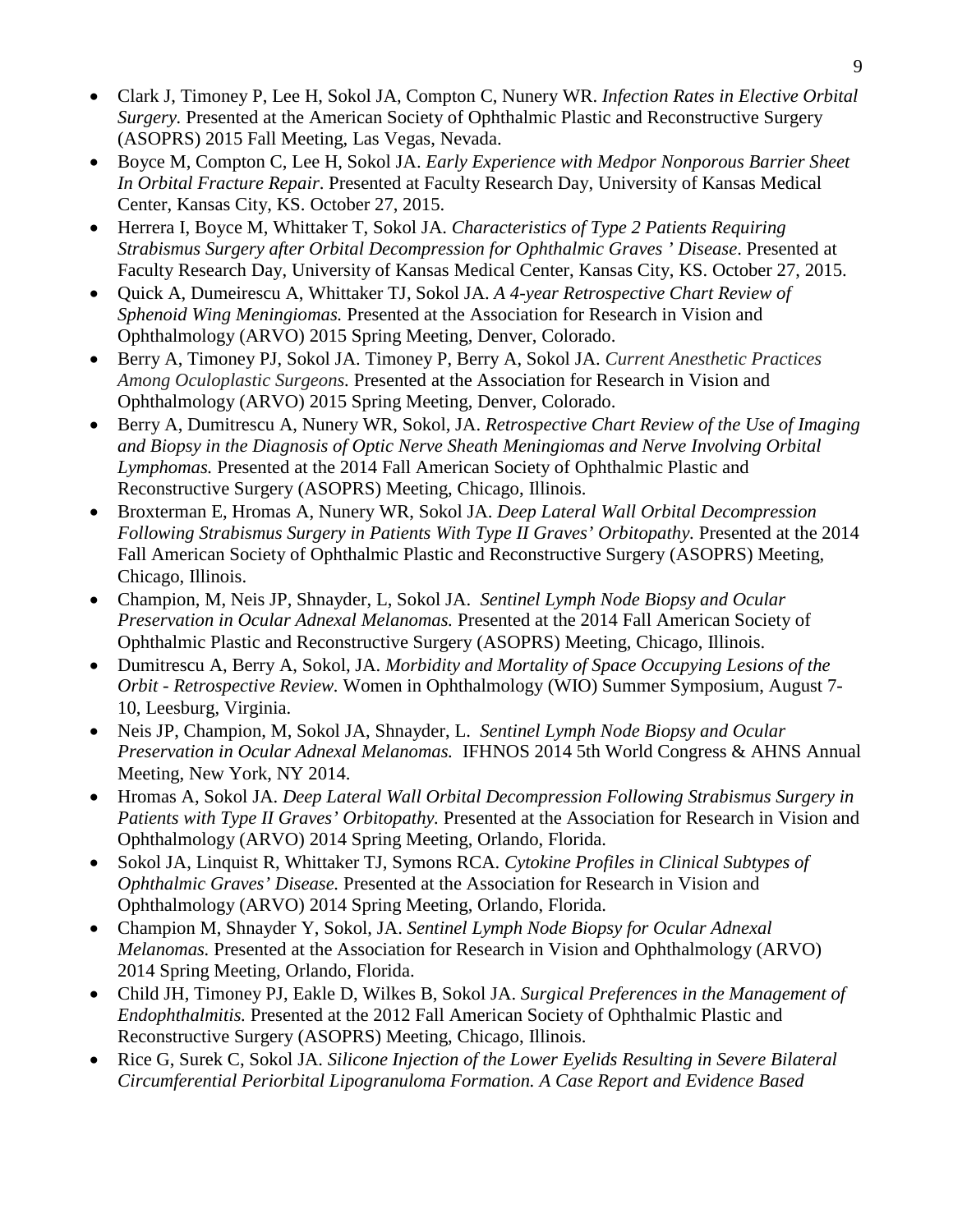*Treatment Algorithm.* Presented at the 2012 Fall American Society of Ophthalmic Plastic and Reconstructive Surgery (ASOPRS) Meeting, Chicago, Illinois.

- Sokol JA, Linquist R, White RS, Symons RCA. *What are the Cytokine Profiles of Ethmoid Sinus Tissue is Type I and Type II Graves' Disease?* Presented at the 2012 Fall American Society of Ophthalmic Plastic and Reconstructive Surgery (ASOPRS) Meeting, Chicago, Illinois.
- Sokol JA, Clark J, Wilkes B, Timoney P, Randolph J, Lee HBH, Nunery WR. *Infection Rates in Elective Orbital Surgery.* Presented at the 2012 Fall American Society of Ophthalmic Plastic and Reconstructive Surgery (ASOPRS) Meeting, Chicago, Illinois.
- Rockefeller N, Fishman N, Whitaker T, Sokol JA, Linquist R, Sykes K, Hoover L. *Endoscopic Sphenoid Sinus Lateral Wall Optic Nerve Canal Decompression with Vision Preservation in Severely Progressive Graves' Ophthalmopathy.* Presented at the Triologic Combined 2012 Meeting, Scottsdale, Arizona.
- Lindquist T, Sokol JA. *Management Challenges in Rhino-Orbital-Cerebral Mucormycosis*. Presented at the 2011 Fall American Society of Ophthalmic Plastic and Reconstructive Surgery (ASOPRS) Meeting, Orlando, Florida.
- Linquist R, Shaw M, Nunery WR, Sokol JA. *Periorbital Necrotizing Fasciitis after Laceration Repair with Dermabond*. Presented at the 2011 Fall American Society of Ophthalmic Plastic and Reconstructive Surgery (ASOPRS) Meeting, Orlando, Florida.
- Sokol JA, Pine R. *Extranodal NK/T-cell Lymphoma of the Orbit Mimicking Orbital Cellulitis*. Presented at the 2011 Fall American Society of Ophthalmic Plastic and Reconstructive Surgery (ASOPRS) Meeting, Orlando, Florida.
- Kelly B, Shaw M, Camarata P, Sokol JA. *Collateral Optic Nerve Damage From Heat Transfer During Neurosurgery Cases: How far is Too Close*? Presented at the Skull Base 2011 Spring Meeting.
- Swindler S, Shoshani YZ, Lee HB, Smith H, Stevens E, Sokol JA, Nunery WR, Timoney P. *Orbital Cooling as a Potential Therapy for Traumatic Optic Neuropathy*. Presented the Association for Research in Vision and Ophthalmology (ARVO) 2011 Spring Meeting, Fort Lauderdale, Florida.
- Shaw, ML, Sokol JA, Clark J, Lee HB, Timoney P, Nunery WR. *Diagnostic Usefulness of Computed Tomography Imaging in Orbital Floor and Medial Wall Fractures*. Presented at the
- *Association for Research in Vision and Ophthalmology* (ARVO) 2011 Spring Meeting, Fort Lauderdale, Florida.
- Hauck MJ, Timoney P, Lee HB, Sokol JA, Nunery. *Eyelid Skin Incision Modalities: A Survey Evaluating Current Technique Amongst ASOPRS Fellows*. Presented at the 2010 Fall American Society of Ophthalmic Plastic and Reconstructive Surgery (ASOPRS) Meeting, Chicago, Illinois.
- Sokol JA, Rosenberg JB, Dahal M, Nunery, WR, Wertenbaker C. *Bilateral Dacryoadenitis Presenting After Sclerosing Mediastinitis*. Presented at the 2010 Fall American Society of Ophthalmic Plastic and Reconstructive Surgery (ASOPRS) Meeting, Chicago, Illinois.
- Hauck M, Lee HBH, Timoney P, Sokol JA, Nunery WR. Supramid *Orbital Implants in Orbital Fracture Repair*. Presented at the American Society of Ophthalmic Plastic and Reconstructive Surgery (ASOPRS) 2009 Fall Meeting, San Francisco, California.
- Randolph J, Sokol JA, Lee HBH, Nunery WR. *Orbital Manifestations of Noonans' Syndrome: Case Report and Review of the Literature*. Presented at the American Society of Ophthalmic Plastic and Reconstructive Surgery (ASOPRS) 2009 Fall Meeting, San Francisco, California.
- Sokol JA, Clark J, Randolph J, Lee HBH, Nunery WR. *Infection Rates in Elective Orbital Surgery*. Presented at the American Society of Ophthalmic Plastic and Reconstructive Surgery (ASOPRS) 2009 Fall Meeting, San Francisco, California.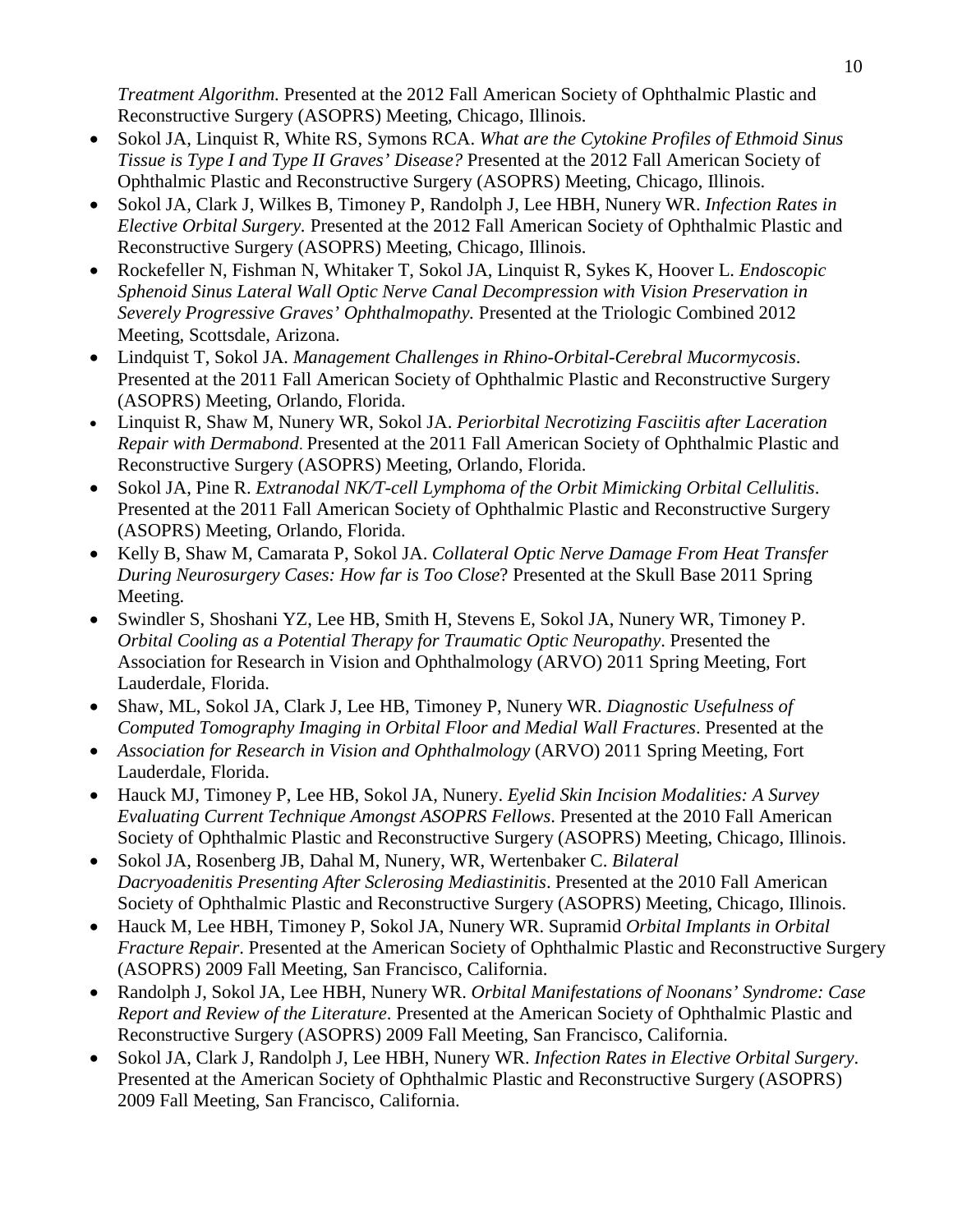- Thornton I, Talbott SD, Sokol JA, Strong DC, Lee HBH, Nunery WR. *Radiographic Evidence of Anatomical Variation in Infraorbital Canal Location*. Presented at the American Society of Ophthalmic Plastic and Reconstructive Surgery (ASOPRS) 2009 Fall Meeting, San Francisco, California.
- Thornton I, Hite MK, Sokol JA, Heidenreich JO, Lee HBH, Nunery WR. *Radiographic Evidence of Prominent Retro-orbicularis Oculi Fat and Suborbicularis Oculi Fat in Thyroid-Associated Orbitopathy*. Presented at the American Society of Ophthalmic Plastic and Reconstructive Surgery (ASOPRS) 2009 Fall Meeting, San Francisco, California.
- Clark J, Sokol JA, Bhola R, Nunery WR. *Intraoperative Muscle Recession Technique for Strabismus Correction in Graves' Ophthalmopathy*. Presented at the American Society of Ophthalmic Plastic and Reconstructive Surgery (ASOPRS) 2009 Fall Meeting, San Francisco, California.
- Nunery WR, Randolph J, Sokol JA, Lee HBL. *Limiting Contracture in Post Operative Myectomy Patients. Correction in Graves' Ophthalmopathy*. Presented at the American Society of Ophthalmic Plastic and Reconstructive Surgery (ASOPRS) 2009 Fall Meeting, San Francisco, California.
- Sokol JA, Kazim M, Kelly K, Baron E, Lantos G. *Adult Orbital Langerhans Cell Histiocytosis with Frontal Bone Involvement*. Presented at the Orbital Society 2008 Meeting, New York, New York.
- Levinsohn D, Sokol JA, Yu CY, Engel HM. *Scleral Laceration Repair: Correlation of Suturing Technique with the Development of Proliferative Vitreoretinopathy.* Presented at the Association for Research in Vision and Ophthalmology (ARVO) 2008 Spring Meeting, Fort Lauderdale, Florida.
- Schwarcz RM, Sokol JA. *The Sliding Flap Technique for Torn Earlobe Repair*. Presented at the American Society of Ophthalmic Plastic and Reconstructive Surgery (ASOPRS) 2007 Fall Meeting, New Orleans, Louisiana.
- Sokol JA, Keshet ME, Hymowitz MB, Engel HM. *Assessment of Pediatric Residents: Beyond Simply Looking for a Red Reflex.* Presented at the Association for Research in Vision and Ophthalmology (ARVO) 2007 Spring Meeting, Fort Lauderdale, Florida.
- Sokol JA, Rosenbaum PS, Landau LC, Lauer S. *Rituximab Monochemotherapy for Conjunctival Lymphoma: Clinicopathologic Correlation.* Presented at the American Society of Ophthalmic Plastic and Reconstructive Surgery (ASOPRS) 2006 Fall Meeting, Las Vegas, Nevada.
- Sokol JA, Baron E, Kazim M. *Orbital Compression Syndrome in Sickle Cell Disease: Case Report and Review of the Literature*. Presented at the American Society of Ophthalmic Plastic and Reconstructive Surgery (ASOPRS) 2006 Fall Meeting, Las Vegas, Nevada.
- Sokol JA, Iacob C, Lauer S, Hornblass A, McCormick SA. *Spindle Cell Tumors of the Orbit: Report of 98 Cases.* Presented at the 2005 Fall American Society of Ophthalmic Plastic and Reconstructive Surgery (ASOPRS) Meeting, Chicago, Illinois.
- Sokol JA, Iacob C, McCormick SA**.** *Orbital Solitary Fibrous Tumors: Report of 12 Cases with Review of Literature.* Presented at the 2005 Fall American Academy of Ophthalmology Meeting, Chicago, Illinois.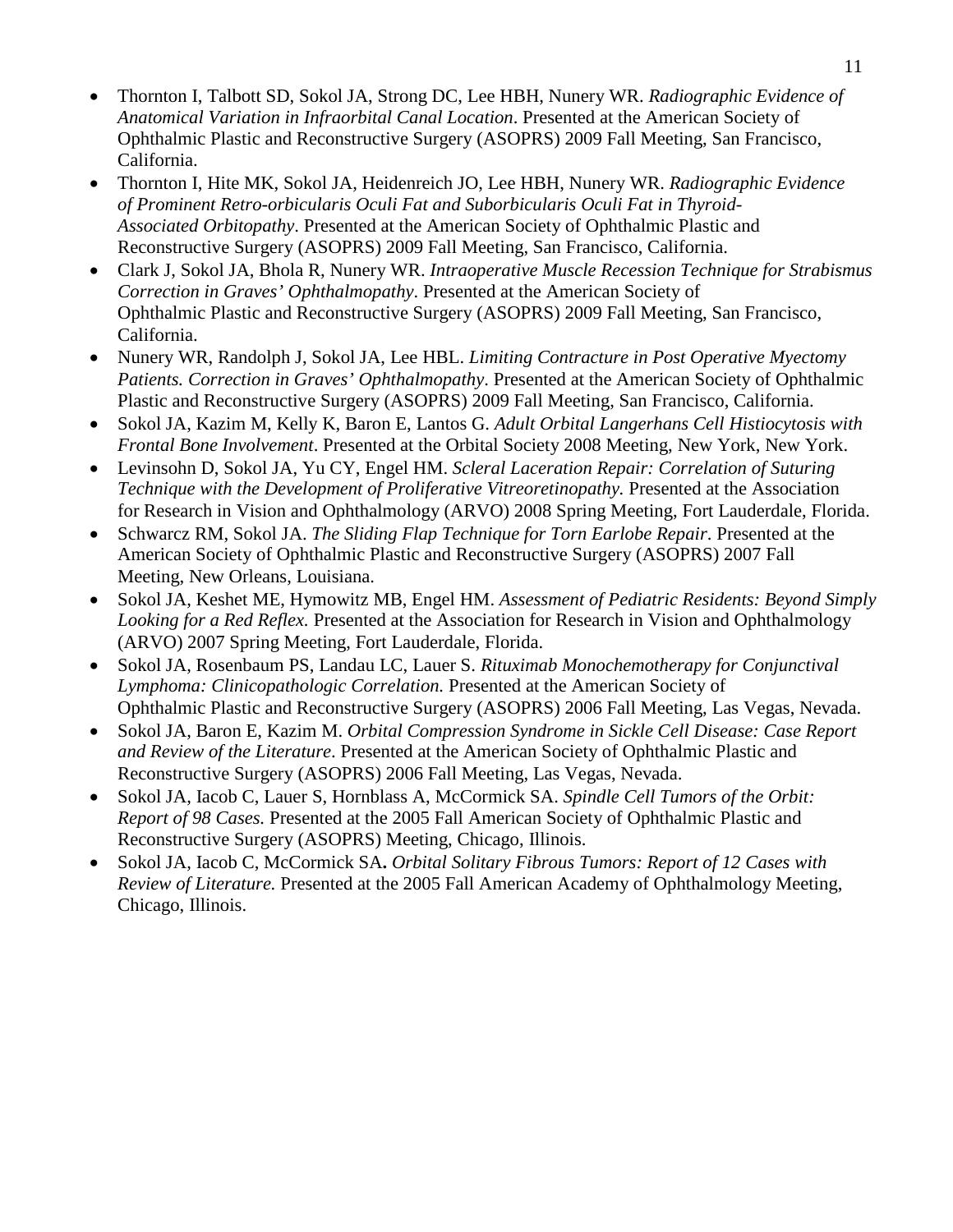- Sokol JA, Tammaro Y, Haji SA, Brodie A, Asbell PA. *Conductive Keratoplasty (CK) and the Coupling Phenomenon*. Presented at the 2004 Contact Lens Association of Ophthalmologists (CLAO) Meeting, Florida.
- Haji SA, Sokol JA, Tammaro Y, Asbell PA. *Intra-operative Treatment of Induced Astigmatism Post Conductive Keratoplasty (CK).* Presented at the 2004 Contact Lens Association of Ophthalmologists (CLAO) Meeting, Florida.
- Asbell PA, Ucakhan OO, Sokol J, Brodie SE, Epstein SP. *Is Intra-Operative Topography Predictive of Post-Operative Topographical Changes Following Refractive Surgery?* Presented at the 1999 Contact Lens Association of Ophthalmologists (CLAO) Meeting, Las Vegas, Nevada.
- Asbell P, Ucakhan OO, Sokol J, Brodie SE. *Characteristics of the Myopic Population Applying for Refractive Surgery.* Presented at the 1999 Contact Lens Association of Ophthalmologists (CLAO) Meeting, Las Vegas, Nevada.

# **VIDEO PRESENTATION**

• Lauer S, Sokol JA, Fried M, LaSala PA. *CT Guided Intraorbital Navigation: The Cranial Pin Transducer*. Presented at the American Society of Ophthalmic Plastic and Reconstructive Surgery (ASOPRS) 2006 Fall Meeting, Las Vegas, Nevada.

## **LICENSURE/BOARD CERTIFICATIONS**

- Arizona Medical License #48514 May 2014-March 2017 (Active)
- Indiana Medical License #010654170 July 2008-June 2011 (Inactive)
- Kansas Medical License #04-34290 April 2010-June 2016 (Active)
- Kentucky Medical License #41806 July 2008-February 2011 (Inactive)
- Missouri Medical License #2010015953 May 2010-January 2017 (Active)
- Michigan Medical License # 4301091487 February 2008-January 2008 (Inactive)
- New York Medical License #236654 June 2005-March 2011 (Inactive)
- DEA Kansas FS0792754 January 2011-February 2017
- DEA Missouri FS0911190 July 2008-February 2017
- BNDD Certificate Missouri November 2010-November 2016
- NPI 1376711010
- BLS Certification Expires February 2018
- American Board of Ophthalmology Board Certified June 2010

# **HOSPITAL AFFILIATIONS**

- Associate Professor and Director of Oculofacial Plastic and Orbital Surgery, Kansas University Eye, University of Kansas, July 2016 to present.
- Assistant Professor and Director of Oculofacial Plastic and Orbital Surgery, Kansas University Eye, University of Kansas, August, 2010 to June 2016.
- Staff Ophthalmologist, Veterans Affairs Hospital, Kansas City Missouri, November 2010 present.
- Staff Ophthalmologist, Children's Mercy Hospital, Kansas City, Missouri, November 2011 present.
- Courtesy Staff Ophthalmologist, Overland Park Regional Medical Center, Overland Park, Kansas, September 2013-present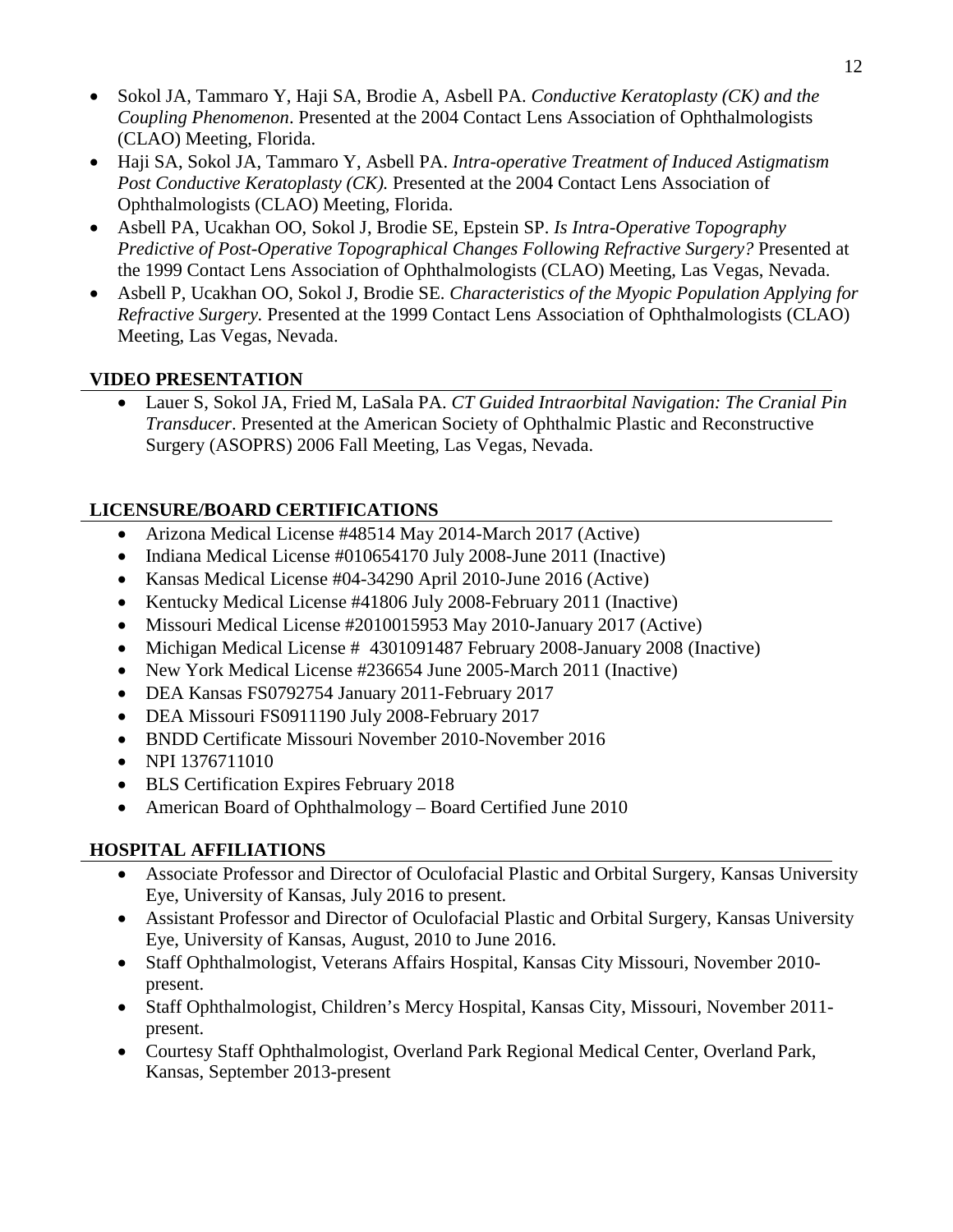• Clinical Instructor, Department of Ophthalmology, University of Louisville, July 2008-June 2010.

### **PROFESIONAL AFFILIATIONS**

- American Society of Ophthalmic Plastic & Reconstructive Surgery
- Kansas City Society of Ophthalmology and Otolaryngology
- American Academy of Ophthalmology, Fellow
- American Board of Ophthalmology
- Kentucky Academy of Eye Physicians and Surgeons
- Greater Louisville Medical Society
- American Medical Association
- New York State Ophthalmological Society
- Mount Sinai School of Medicine Alumni Society
- Lions Club

## **PEER REVIEW**

Current Eye Research Reviewer - 2017 Reviewer for Ophthalmic Plastic and Reconstructive Surgery 2010, 2012, 2013, 2014, 2015, 2016 Reviewer for Archives of Ophthalmology 2011 Reviewer for Medicine 2014, 2015 and 2016 Reviewer for Spinger Plus 2015

#### **COMMITTEES**

Academic and Professionalism Committee - Student Promotions and Special Programs Subcommittee - Clinical Science. Kansas University School of Medicine, 2011-12

Clinical Operations Committee- KU Medwest Ambulatory Surgery Center, 2011-present

Current Clinical Competency Committee – Kansas University School of Medicine, KU Eye, 2013- Present

Moderator for ARVO Meeting – Orlando, Florida, 2014

Chair, KLSF Committee, 2016 – Present

Scholarly Achievement Committee, 2016 – Present

#### **PAST VOLUNTEER ACTIVITIES**

- Albert Einstein Ophthalmology Chairman Search Committee Resident Representative
- Albert Einstein College of Medicine Ophthalmology Resident Council Organizer
- Committee of Interns and Resident, Service Employees International Union-Ophthalmology Representative; presented grant proposals to committee and was awarded money for new clinic equipment including lasers and ophthalmoscopes
- Albert Einstein College of Medicine Ophthalmology Cadaver Dissection Course Assisted in Organizing Program